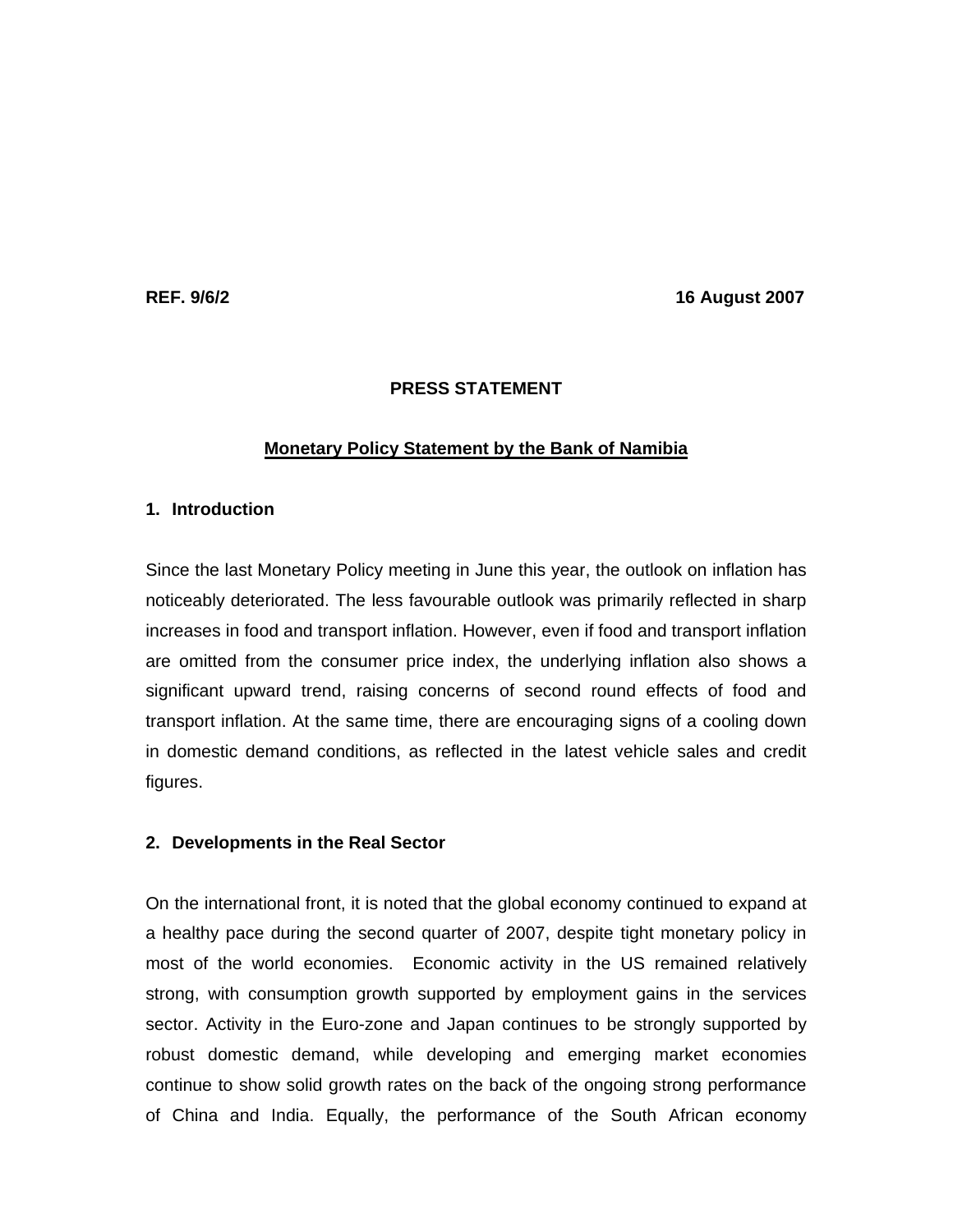continued to be robust, with real GDP growth expanding by 4.7 percent in the first quarter of 2007. Overall in Africa, the short-term economic outlook remains positive against the backdrop of strong global growth, and the region's GDP growth is expected to accelerate to 6.9 percent in 2007 from 5.5 percent in 2006, according to the latest IMF projections.

In line with trends in the global arena, preliminary estimates indicate that economic activities in Namibia continued to show favourable performances, similar to what was reported previously. Most of the sub-sectors gained stronger growth momentum compared to the previous quarter. The mining and quarrying; electricity and water; hotels and restaurants; transport and communication and financial intermediation sectors, in particular, performed exceptionally well during the first quarter of 2007. Some other sectors such as agriculture, hunting and forestry and construction also displayed robust growth, albeit at lower rates than in the preceding quarter. However, the wholesale and retail trade sector growth slowed more significantly and this could be attributed to the tight monetary policy stance.

## **3. Credit Extension to the Private Sector**

Credit extended to the non-government sector continued to grow at a declining rate. For instance, the annual growth rate in credit extension to the non-government sector slowed from 15.9 percent at the end of March 2007 to 13.4 percent at the end of June 2007.

The downward movement in the growth of credit extension was reflected in credit extended to both businesses and individuals. The annual growth in credit to businesses at the end of June was 10.1 percent, while that for individuals stood at 15.2 percent. The corresponding rates for March 2007 were 15.7 percent and 16.1 percent, respectively. It is also encouraging to note that the bulk of the increase in credit extension occurred in the mortgage category sub-sector, while the growth in instalment credit has decelerated. It is worth noting that growth in mortgage credit expanded at a healthy rate of 26.5 percent during June 2007, albeit slower than the 27.1 percent recorded in March 2007. In line with the decelerated growth in credit extension, there are also signs of slowdown in other demand indicators, such as the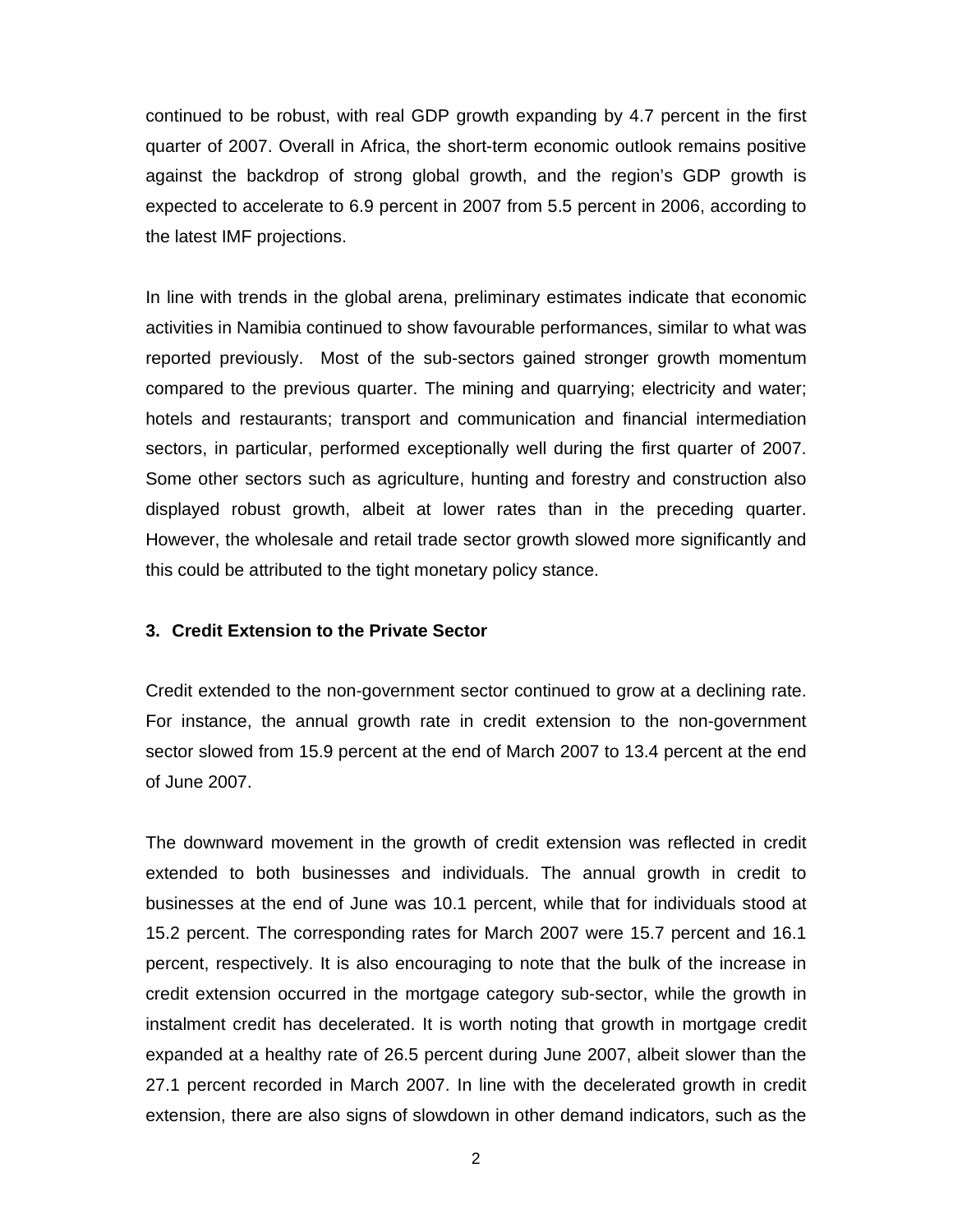moderation in new vehicles sales, for which growth slowed to a monthly rate of 4.2 percent and an annual rate of 3.1 percent during July 2007. The comparative rates in June were 17.0 percent and 3.3 percent, respectively.

# **4. Inflation Developments**

Since the last Monetary Policy meeting in June this year, the outlook on inflation has deteriorated further. Despite tighter domestic monetary conditions, inflation picked up to 7.2 percent in July from 7.0 percent in June 2007.

The factors that continue to contribute to the relatively high inflation rate are increases in food prices and transport inflation. However, even if the effect of higher food and transport prices are excluded, the underlying rate of inflation disturbingly persisted in July. This suggests that second round forces are at work, which is contributing to stronger inflationary pressures in Namibia.

In terms of food price inflation, there has been a downward trend in maize prices in June whilst wheat prices increased slightly. The decline in maize prices is, however, expected to be short-lived. Expected higher maize prices are also likely to influence meat prices significantly due to its impact on the price of fodder, although this impact might be somewhat offset by more livestock marketing because of the drought. This could, however, again be relatively short-lived as meat prices are expected to increase during the last quarter of 2007, due to the general increase in demand and the feedback effect from high food prices.

The persistent high and volatile international oil prices continues to be a worrying factor that drives inflation in a number of net oil importing countries, including Namibia. Due to supply uncertainties in major oil producing countries as well as the strong demand from the US, following a crude oil inventory decline, the international price of crude oil hovered around US\$74 per barrel for the month of July 2007. As a result, the domestic fuel prices increased twice in a short period of time and further price increases cannot be excluded if the trend in international crude oil prices continues. Thus, more price pressure could come from this component going forward.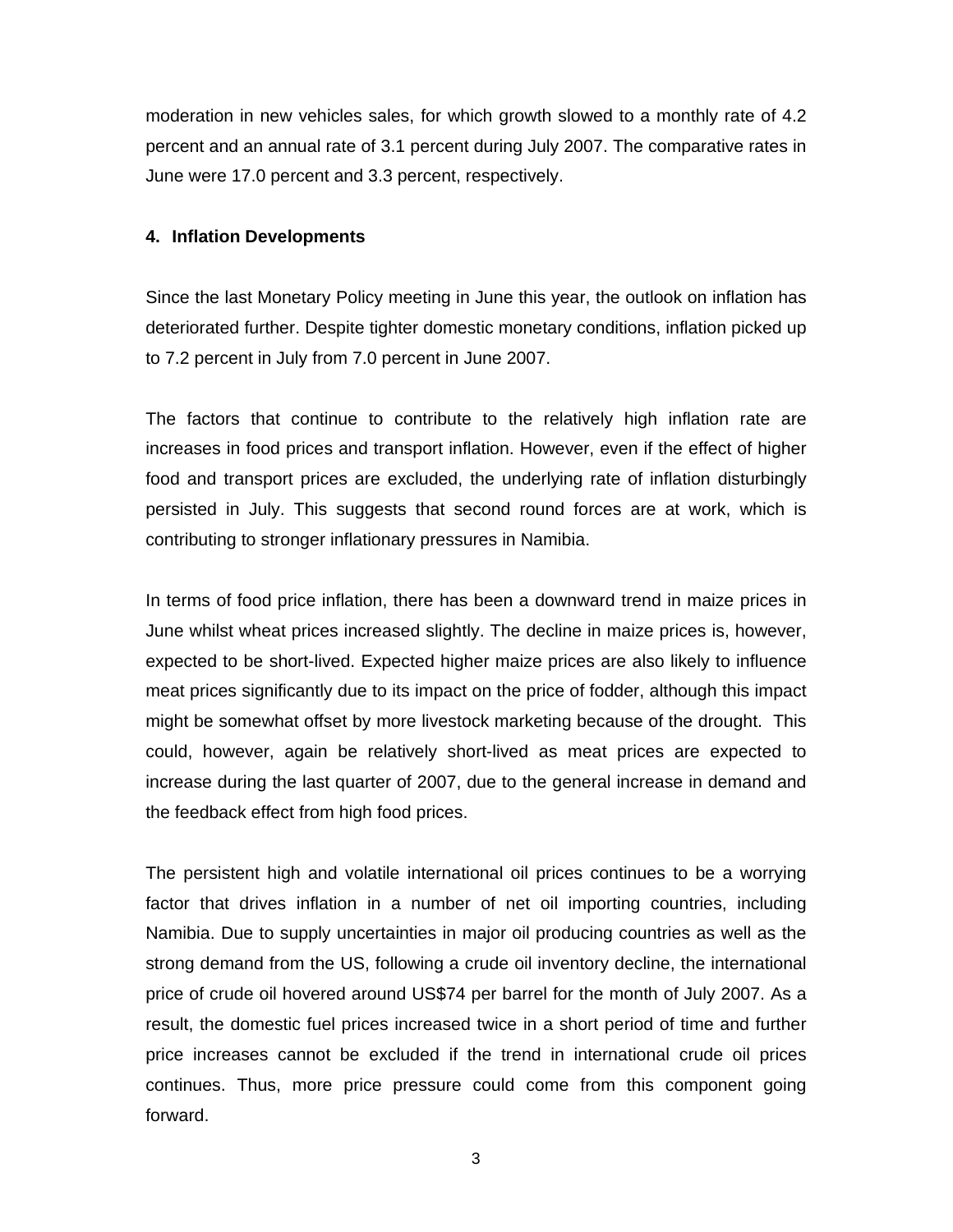The South African Production Price Index (PPI), being a leading indicator for consumer price inflation in both South Africa and Namibia, showed a moderation of 10.4 percent during June 2007 compared with the 11.3 per cent during the preceding month. This decline is nevertheless expected to be short-lived. The PPI, and its concomitant impact on CPI, is expected to increase due to volatile oil prices and an expected increase in food prices, supported by increases in maize prices. Rising production prices are expected to filter through to consumer inflation in due course.

Having considered the latest inflation developments, forecasts and expectations, the Bank of Namibia considers the risks to the outlook for inflation in the medium term to remain tilted to the upside. Inflationary pressures are expected to persist, mainly on account of volatile crude oil prices and increases in administered prices effective from the  $1<sup>st</sup>$  of August 2007. There is therefore a need for public utilities to exercise some restraint when considering increases in administered prices in order to contain further inflationary pressures.

# **5. Monetary Policy Stance**

From the review of the recent economic developments, the Bank of Namibia noticed with concern the increase in the inflation rate since the last monetary policy meeting. At this stage, the growth in domestic demand seems to be abating as witnessed by the slowing growth in private sector credit extension and the number of vehicles sold. Nevertheless, rising food prices, the volatile exchange rate and international oil prices continue to pose major risks to the domestic inflation outlook. The Bank of Namibia is also concerned about the risks of second round effects of food and oil price inflation on the overall level of inflation. The risks to inflation, therefore, remain on the upside. The Bank of Namibia is, thus, of the opinion that an increase in the Bank rate is necessary to lessen the risks posed by these factors on inflation. In light of this, the Bank decided to increase the Bank rate by 50 basis points to 10 percent per annum, with effect from 17 August 2007. While tighter monetary conditions could moderate economic growth, the Bank believes that contained inflation is a more serious consideration at this stage than a situation of high economic growth with high inflation. Moreover, current economic performance is robust enough to be able to absorb tighter monetary conditions without significant negative impact.